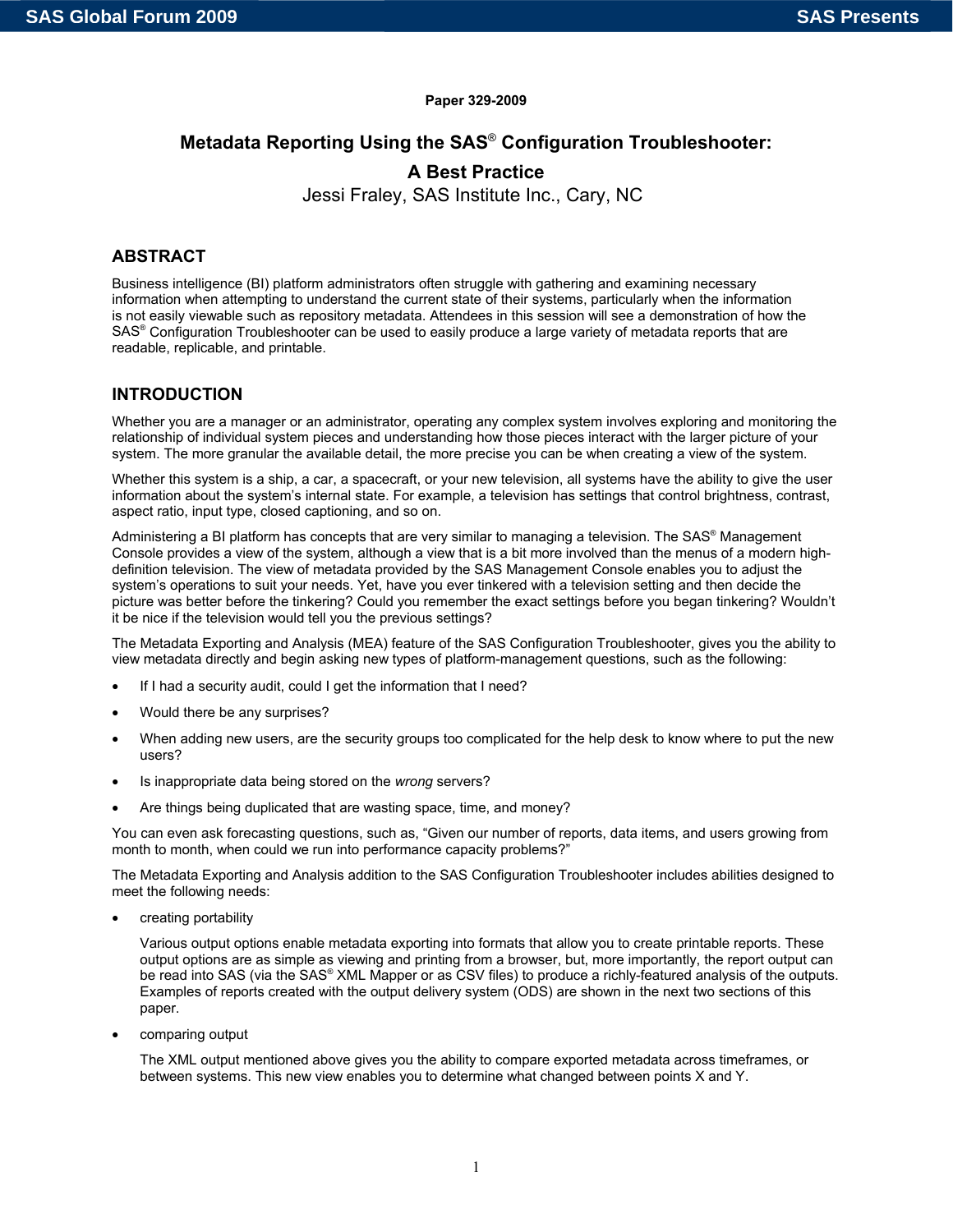using metadata to audit, forecast, and maintain your system

MEA provides a library of SAS jobs which enable you to import the results into SAS data sets. These data sets are available to be imported into the SAS BI Platform, or they can be analyzed via a stand-alone SAS® session. Having the metadata in data sets enables you to explore that metadata freely. You can ask new questions about your platform.

This variety of output options allows you to choose a preferred method of examining metadata and select the approach that is best suited to your current needs.

### **CREATING PORTABILITY**

Wouldn't it be nice if your new television could give you a printout of its settings? There would be no more scrolling to get to a menu option and then drilling into submenus to view the individual setting values. You could keep a copy of your favorite settings for each genre of movie you watch; maybe you could keep a copy of your grandparent's favorite settings for the next time they visit. The same concept applies to metadata. For example, with a printout you can compare an old system to a new one that is being deployed in a new business unit. Additionally, you can use a printout to verify that development servers are using the appropriate set of non-production resources. Certain metadata types lend themselves to easy printing. MEA gives you the convenience of portability.

For example, as a manager you might want to validate your BI content. With the ability to print metadata, you can divide and assign validation tasks in whatever method best suits your corporate data structure philosophy. If, for example, you decide to validate your content based on who can access which servers, then you can print the exported metadata and assign individuals to specific servers. You can use the same approach for libraries, groups, or whatever fits your businesses schema.

| People (32)            |                                                 |                                         |  |  |  |
|------------------------|-------------------------------------------------|-----------------------------------------|--|--|--|
| Administrator Persona  | <b>Description</b>                              | <b>Title</b>                            |  |  |  |
| Ahmed Zied             | <b>Description</b><br><b>Shared Functions</b>   | <b>Title</b><br>IS Administrator III    |  |  |  |
| <b>Analyst Persona</b> | <b>Description</b>                              | <b>Title</b>                            |  |  |  |
| Anthony Miller         | <b>Description</b><br><b>Board of Directors</b> | <b>Title</b><br>Chief Executive Officer |  |  |  |
| <b>Author Persona</b>  | <b>Description</b>                              | <b>Title</b>                            |  |  |  |
| Chiorene Marion        | <b>Description</b><br><b>Shared Functions</b>   | <b>Title</b><br><b>BI</b> Architect II  |  |  |  |

Sometimes it's just handy to have a hard copy like the one shown in Figure 1.

**Figure 1. Sample XML output (viewed in a browser) of printed metadata showing people in a repository, a description, and a title** 

#### **COMPARING OUTPUT**

Time might be relative, but time matters to the state of information. For example, you really enjoy your fabulous new television, but there are channels you don't wish to see so you block those channels. How would you know later that you are missing out on great entertainment if a blocked channel changes its format? Just as channel formatting changes over time, system information changes over time, as well. People are added to organizations; new data sources are added to corporate IT structures; data promotions occur along the Development/Test/Production path. There are times where knowing what existed in the past can make your life easier in the present. If you have a power outage or get a television upgrade at some future date, having a copy of those television settings would make reconfiguring our television an easy task.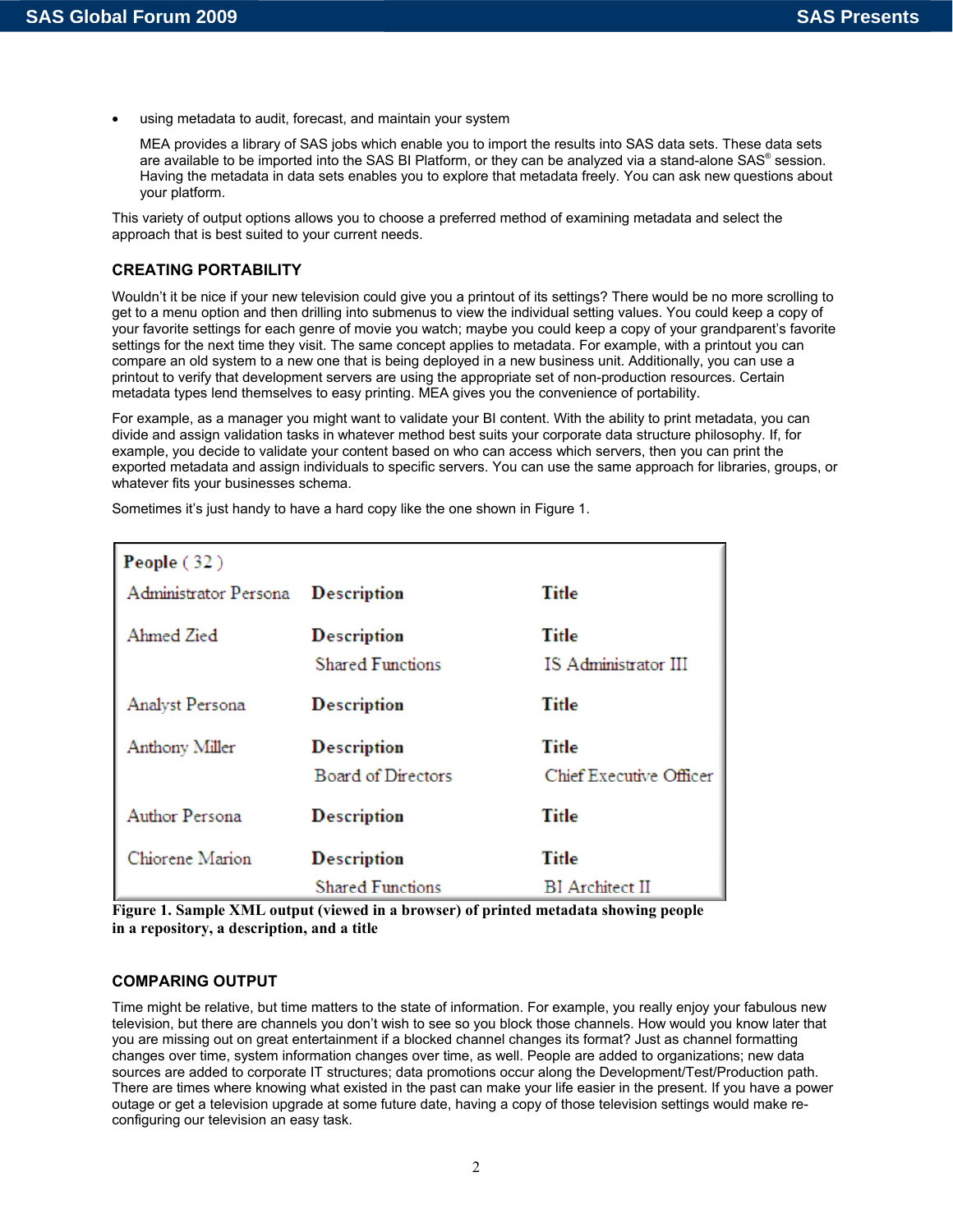This same concept applies easily to metadata if you need to reconfigure an environment or determine changes that occurred to an environment after initial testing and certification are completed.

For example, assume you are migrating or promoting a repository. Simple metadata comparisons can provide you with either a high-level view or a detailed view of your repository. In Figure 2, the left-hand pane shows the metadata before the migration process began. Before migration, there were 28 groups in our repository. The post-migration printout, in the right-hand pane, shows that only 27 groups were migrated. Our "Data Builders" group was omitted for some reason and now we know what needs to be fixed. We also could use this information in a different way, to see whether new groups were added over time.

| <b>Identity Groups (28)</b> |                                                                                                                                                                                                                                                                                                            | <b>Identity Groups (27)</b> |                                                                                                                                                                                                                                                            |
|-----------------------------|------------------------------------------------------------------------------------------------------------------------------------------------------------------------------------------------------------------------------------------------------------------------------------------------------------|-----------------------------|------------------------------------------------------------------------------------------------------------------------------------------------------------------------------------------------------------------------------------------------------------|
| Data Analysts               | <b>Type</b><br><b>IdentityGroup</b><br><b>Members</b> $(2)$<br>Gloria Drew<br>Jacques Villeneuve                                                                                                                                                                                                           | Data Analysts               | <b>Type</b><br><b>IdentityGroup</b><br>Members $(2)$<br>Gloria Drew<br>Jacques Villeneuve                                                                                                                                                                  |
| Data Builders               | <b>Type</b><br>IdentityGroup<br>Members $(1)$<br>Tara O'Toole                                                                                                                                                                                                                                              | Data Enablers               | <b>Type</b><br><b>IdentityGroup</b><br>Members $(1)$<br>Marcel Dupree                                                                                                                                                                                      |
| Data Enablers               | <b>Type</b><br><b>IdentityGroup</b><br>Members $(1)$<br>Marcel Dupree                                                                                                                                                                                                                                      | <b>ESRIGroup</b>            | Type<br><b>IdentityGroup</b><br>Members (13)                                                                                                                                                                                                               |
| <b>ESRIGroup</b>            | <b>Type</b><br>IdentityGroup<br>Members (13)<br>Analyst Persona<br>Anthony Miller<br>Author Persona<br>Christine Fletcher<br>Consumer Persona<br>Dennis Lansberry<br>Harry Highpoint<br>Henri Le Bleu<br>Louis Favaron<br>Manager Persona<br>Reginald Steiber<br>Renee Capachietti<br><b>SAS Demo User</b> |                             | Analyst Persona<br>Anthony Miller<br>Author Persona<br>Christine Fletcher<br>Consumer Persona<br>Dennis Lansberry<br>Harry Highpoint<br>Henri Le Bleu<br>Louis Favaron<br>Manager Persona<br>Reginald Steiber<br>Renee Capachietti<br><b>SAS Demo User</b> |

**Figure 2. An example of two reports viewed side by side (in a browser) for comparison purposes** 

Output comparisons are not limited to raw data. Figures 3 and 4 show examples of two reports that were generated via ODS and display hardware administration information.

| Obs | <b>ServerContext</b> | <b>LogicalServer</b>                             | <b>ServerComponent</b>      | Port | <b>Hostname</b>     |
|-----|----------------------|--------------------------------------------------|-----------------------------|------|---------------------|
|     | Cypress              | Cypress - Logical<br>SAS/CONNECT Server          | Cypress - Connect Server    | 8601 | cypress.na.sas.com  |
|     | Cypress              | Cypress - Logical Workspace<br>Server            | SASApp - Workspace Server   | 8591 | cypress.na.sas.com  |
|     | Endapp20             | Endapp20 - Logical Workspace<br>Server           | Endapp20 - Workspace Server | 8591 | endapp20.na.sas.com |
|     | solstice - chinese   | solstice - chinese - Logical<br>Workspace Server | solstice                    | 3217 | solstice            |

**Figure 3. Sample ODS HTML output of server context data before promotion and migration**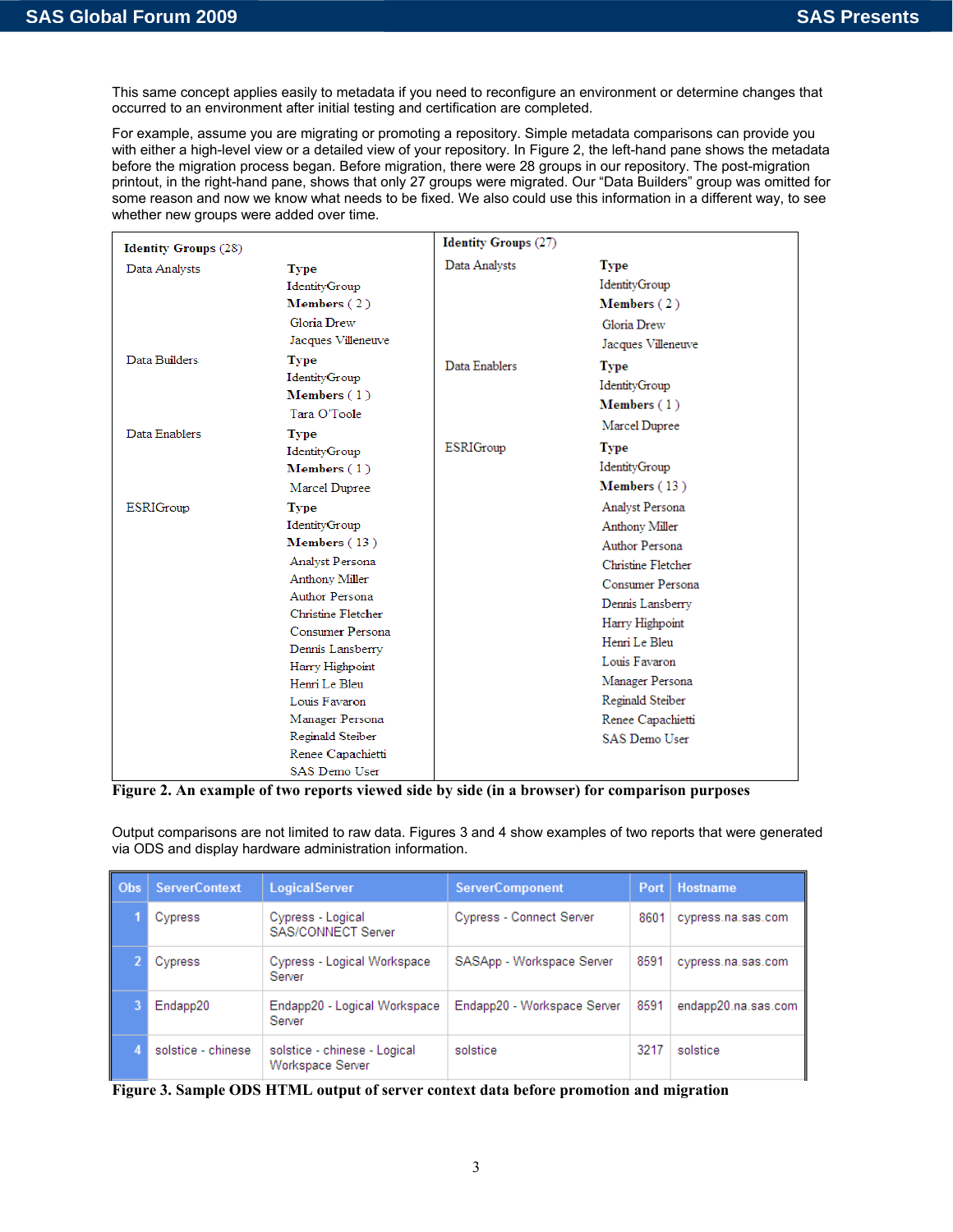| Obs. | <b>ServerContext</b> | <b>LogicalServer</b>                             | <b>ServerComponent</b>      |      | Port   Hostname     |
|------|----------------------|--------------------------------------------------|-----------------------------|------|---------------------|
|      | Cypress              | Cypress - Logical SAS/CONNECT<br>Server          | Cypress - Connect Server    | 7551 | poplar.na.sas.com   |
|      | Cypress              | Cypress - Logical Workspace Server               | SASApp - Workspace Server   | $-1$ | poplar.na.sas.com   |
|      | Endapp20             | Endapp20 - Logical Workspace Server              | Endapp20 - Workspace Server | 8591 | endapp20.na.sas.com |
|      | solstice - chinese   | solstice - chinese - Logical Workspace<br>Server | solstice                    | 3217 | solstice            |

**Figure 4. Sample ODS HTML output of server context data after promotion and migration** 

As a further example, let's imagine that a site is upgrading to a new software release and is starting with new servers. As you can see by comparing Figure 3 and Figure 4, after migration the host name and port of the Server Components associated with the Server Context Cypress have changed. These values may be as intended, but having this output enables you to easily identify differences between the pre- and post-migration repositories.

### **USING METADATA TO AUDIT, FORECAST, AND MAINTAIN YOUR SYSTEM**

As you explore your new television you discover that you have hundreds of channels of information at your fingertips, and each channel is about a different subject. Some channels are boring while others can be quite interesting and informative. Just as your new television has a wide selection of viewing channels, the MEA export capacity, like different types of channels, enables you to explore a large cross section of metadata and choose the information that you wish to analyze. Imagine if you could see information about your television organized exactly like you wanted. During a time of major news events, you could search and locate all of the news channels. During times of severe weather, locating all of the weather information channels should be easy. More typically, you might want to find all of the action movies that are on television when you need to entertain a crowd that is looking for that type of entertainment. Navigating, drilling down, and searching through organized lists would be helpful.

The MEA enables easy navigation by including a library of SAS jobs which will import your metadata exports into SAS data sets. From there, you can use the power of SAS to ask your own questions about your metadata.

### **AUDITING**

Others might want to know particular information about your television, such as the model, the resolution, and so on. Alternatively, you might want to know about your television service, such as which channels are new or whether any pay channels currently offer free viewing. The same is true of metadata. As an IT manager or administrator, often you must answer questions about your repository for regulatory or management purposes.

For example, imagine that you receive an audit request from an external audit source to provide a list of all SAS users that were added since January 1, 2005. The information should include the following:

- SAS user names
- When each user was made active
- Groups to which each user belongs
- Data libraries to which each user has access

MEA gives you the ability to extract the appropriate metadata, and then produce the reports for this audit request via whatever method you deem most appropriate. As shown in the example in Figure 5, ODS output is generated from the retrieved metadata. As with other types of information, Base SAS® and SAS® Business Intelligence software can easily provide reports with the necessary information based on this type of request.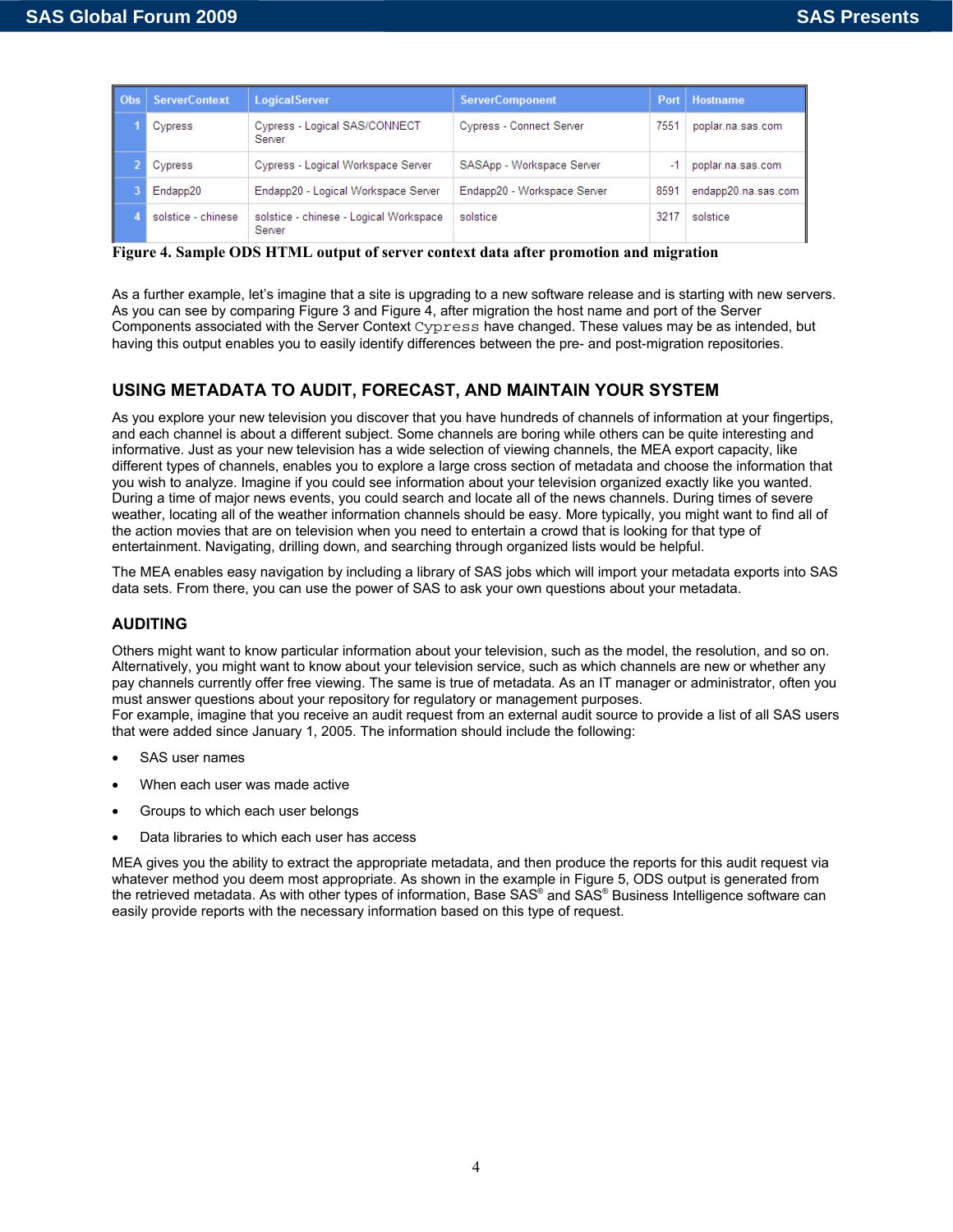| Obs | <b>UserName</b>    | <b>Group</b>              | User ID      | <b>Date Created</b> | <b>Accessible Data Libraries</b> |
|-----|--------------------|---------------------------|--------------|---------------------|----------------------------------|
|     | Joe Adams          | IT                        | jadams       | 10 Jan 2007         | Technology, Technical Support    |
|     | Steve Smith        | <b>Technical Support</b>  | ssmith       | 19 Aug 2008         | <b>Technical Support</b>         |
|     | Sandra Jones       | <b>Product Management</b> | sjones       | 4 May 2007          | <b>Technical Support</b>         |
|     | <b>Robert Gold</b> | Publishing                | rgold        | 28 Oct 2006         | Published Documents, Marketing   |
|     | Jill Cooper        | Finance                   | <b>ICOOD</b> | 10 Jun 2005         | Accounting                       |

# The SAS System

**Figure 5. A sample auditing report created via ODS output** 

### **FORECASTING**

So far our new television has served us well, and as an analogy it does not fall short in the area of forecasting. Most television services offer a schedule that allows you to proactively plan your viewing. A day of idly surfing the channels can be an enjoyable way to pass time when the weather outside is not cooperating. Flipping endlessly through a channel loop is perfectly fine, when there are only 100 channels of "not much on television". What happens if that number increases to 400 or 700? The number of channels continues to grow as technology expands and viewing options increase. You would either need to come up with a better surfing methodology or a favorites system. MEA provides a view of metadata that enables you to plan for future events.

### **MAINTAINING YOUR SYSTEM**

Like any system, sometimes maintenance is required. Situations change, and what worked with a given set of circumstances can be messy with other circumstances. Whether you are *avoiding messes* or *cleaning up defunct user information before the accumulation becomes a management problem*, these situations and the circumstances around them are purely subjective. There are no universal answers to accomplishing tasks that are unique to each business such as creating groups, assigning users to groups, applying security to metadata objects, and assigning servers to access specific libraries and specific data. MEA enables you to explore your metadata and begin asking *what if* questions about your metadata.

As a simple example, let's assume that your company is adding employees that will require access to report data. In the past new employees have been added to existing groups. MEA can help you explore your group metadata to determine what actions will be required to handle additional growth. The example report displayed in Figure 6 shows group names, the number of individual Access Control Entries (Aces) applied directly to each group, the number of members in each group, and the number of Aces applied to these individual members. The report gives you information that allows you to ask questions such as the following:

- Our Report Users group members have a lot of Aces applied directly to the members. Should we investigate this?
- The Report Users group has a lot of members and a lot of Aces. Should we consider breaking this group into subgroups?

| Obs | <b>GroupName</b>    | <b>Count of Aces applied to</b><br>group | <b>Member</b><br>Count | <b>Count of Aces applied to group</b><br>members |
|-----|---------------------|------------------------------------------|------------------------|--------------------------------------------------|
|     | Administrators      | 5                                        | 10                     | 6                                                |
|     | <b>Report Users</b> | 55                                       | 210                    | 400                                              |
|     | Report<br>Creators  | 12                                       | 8                      | 6                                                |

# The SAS System

**Figure 6. Sample ODS output that enables an administrator to explore the size and complexity of individual groups**